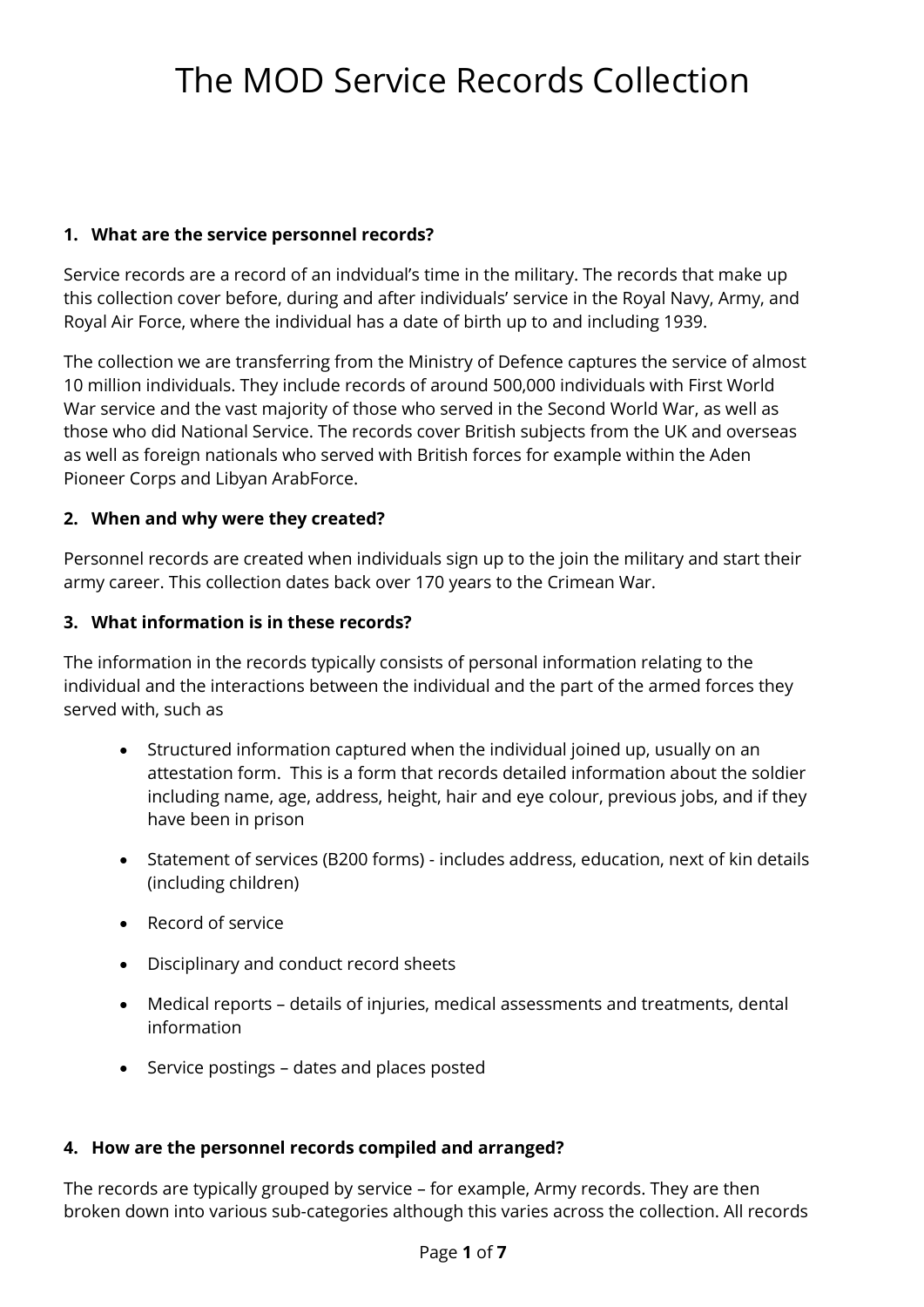structure of which is informed by the original order of the records. To provide context and made available by The National Archives are described on our online catalogue, Discovery, the make them easy to find, the records are organised under different department codes, divisions and series within the catalogue.

### **5. What records are being made accessible?**

The first records we have been able to make available for public access are those in series WO420 and they cover The Royal Electrical and Mechanical Engineers regiment. The records released today are those with a date of birth greater than 115 years and that can be ordered by members of the public. We will release the rest of this series over the following days, for which additional access restrictions apply.

### **6. Why are they the only ones accessible at this point in time?**

 best way to make the records available and implement those findings as we make more In February 2021, the Ministry of Defence began the transfer of historic service personnel records to The National Archives. Records are regularly delivered to The National Archives. There are approximately 9.7 million records which will be transferred over the next 6 years. These are the first records to be made available to the public. We will use them to learn the records accessible.

## **7. When will the rest of the records be available?**

 The records do require some work before being made available, depending on access platforms. restrictions, to the public. The National Archives will provide further advice on how and when these records can be accessed in the coming months via our website and social media

### **8. Why is medical information closed for longer in this collection when available in other transferred MOD records?**

 requests for medical records of deceased persons. Having applied the 100-year rule in order to determine a lifetime closure period (Section 40 exemption – personal data) then when we needed to arrive at a period that comes sometime after the expiry of the 100 year closure. Some of the records within this vast collection contain a wealth of medical information. Thus, a different closure period was required to manage the sensitivities and the expectation of confidence. The current approach for access to deceased service personnel records is found on [gov.uk pages.](https://www.gov.uk/guidance/request-records-of-deceased-service-personnel) The ICO have also outlined within their [guidance](https://ico.org.uk/media/for-organisations/documents/1202/information-about-the-deceased-foi-eir.pdf) the case precedent regarding the applicability of the section 41 exemption for confidential information to dealing with medical information that has an expectation of confidence lasting beyond death Given that the duty of confidence does diminish over time, MOD and TNA felt that 115 years after date of birth was a balance between recognising the obligation to keep this information confidential, whilst providing access to a significant collection of historical records.

## **9. How can I open a record of an individual I know to be deceased?**

Whether or not the material can be opened, will be assessed upon request, and considered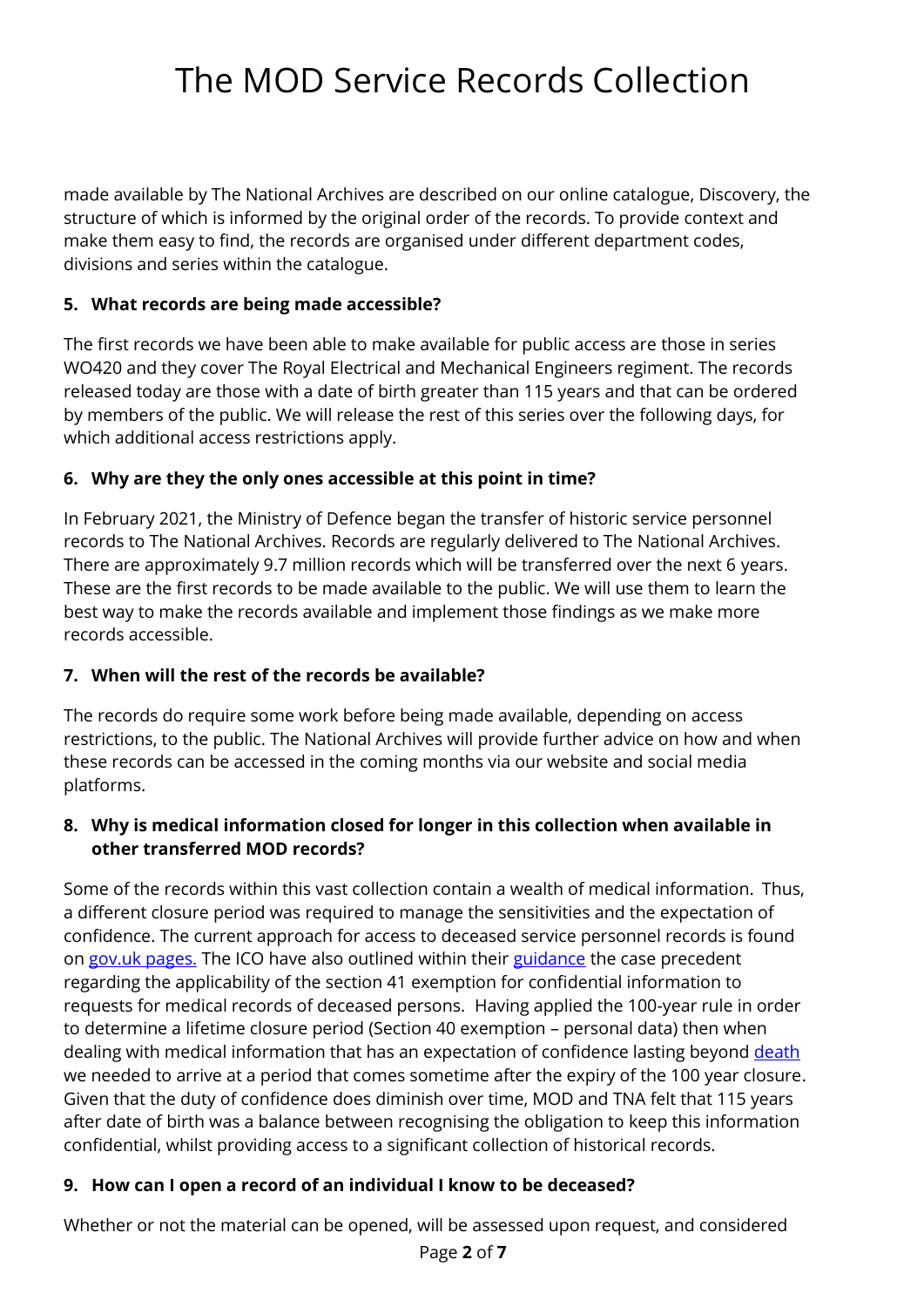under relevant access legislation; Data Protection and Freedom of Information laws.

 individuals born less than 100 years ago we will require provide proof of death, in order to To open a record, it must first be located and checked. For those records relating to consider if information can be released from the record. Suitable forms of evidence are an official death certificate or published obituary.

### **10. Will these records be digitised?**

Yes. We are currently undertaking a procurement exercise to appoint a digitisation partner.

### **11. Why can't I find the person I am looking for?**

 This release of records on our catalogue is a small part of the records from the 9.7 million that compromises the service personnel collection.

As part of this project and transfer we have received an index that contains the data from those individuals whose records form part of this collection.

 which will be accessible both on website and within the Catalogue for closed records. To help people access the records and search the records, we have created request forms

If you can't find the individual you are looking for within series WO 420, you can email our Access Service Team at [modpersonnelaccessteam@nationalarchives.gov.uk](mailto:modpersonnelaccessteam@nationalarchives.gov.uk) where the team will search the database for your desired record.

To establish if the individual you are looking for has a record within this collection, we need as much information as possible to find a match/es

For this we need

- The full name
- Date of birth
- Service number if known

In the absence of the service number other useful information would be.

- Place of birth
- Regiment

It is possible that once we have searched the index we still can't find the record you are looking for.

 There are several reasons for this, but mainly, the record does not exist. A number of First World War service personnel records were destroyed during the Blitz in 1940 when the War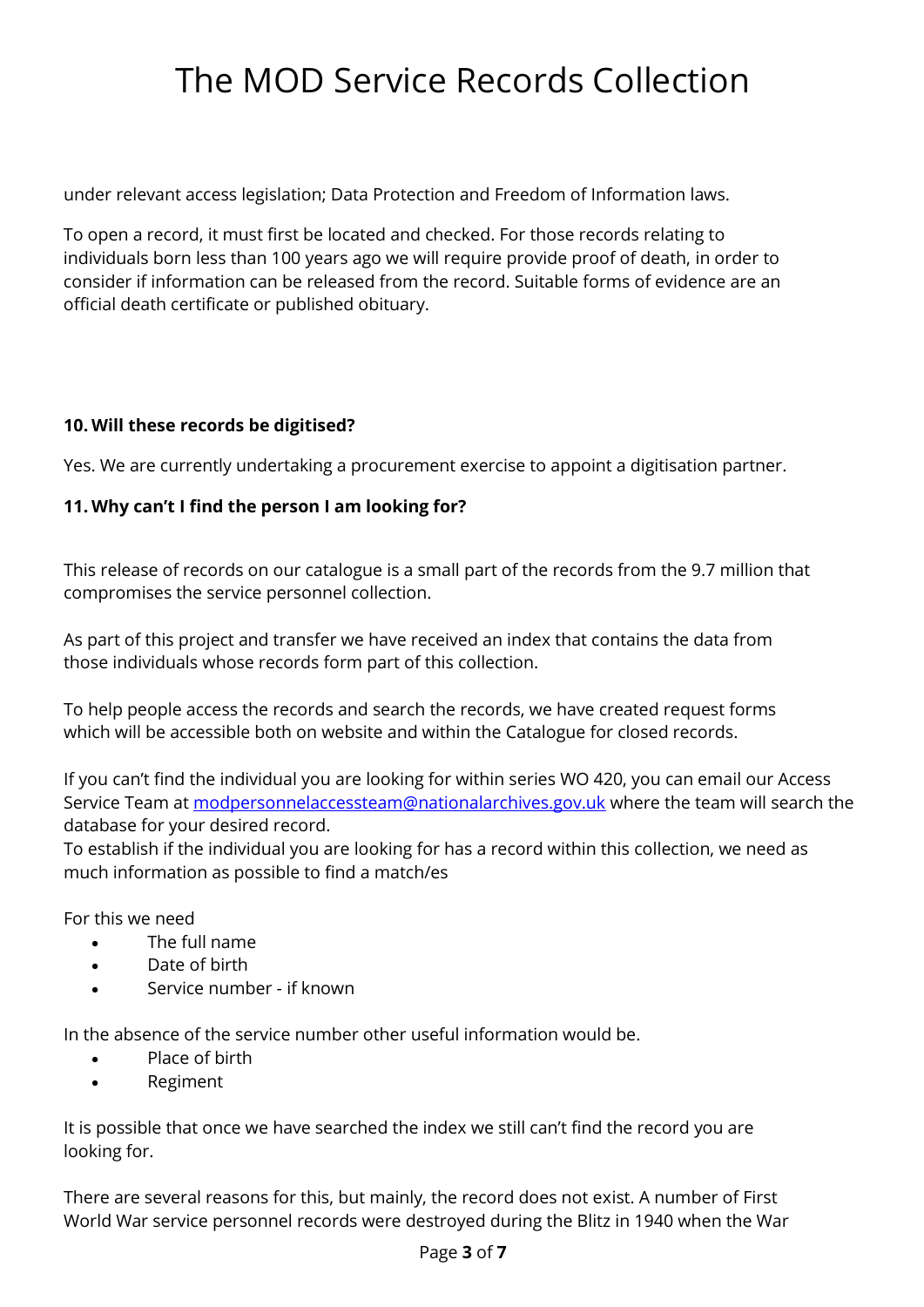were made to retrieve the records, some were unfortunately unsalvageable. Office warehouse that was housing them in Arnside Street was bombed. Although efforts

 transcribed. If you cannot find an exact match for the data you have used to search, it might Alternatively it may be that the data within the index may not match the information provided, for example the spelling of the names may be slightly different; incorrectly be worth looking at several possible records and trying a variety of possible spellings.

 From within those records on Discovery; if you do notice an error in a description, please make us aware so that we can check the record and amend where appropriate. You can do this by clicking on the 'Found an error?' link in our online catalogue, Discovery. This is displayed at the bottom of every catalogue entry.

 In cases where we get near matches, we may need to check several records to find a match and determine if the record is held. If we need more information from you, we will request this from you.

 If we find a match, but the record is still held by MOD, we will also inform you of the result of years to complete and we do not have all the records within this collection. the search and the next steps for your research. This project and transfer will take up to six

### **12. Why are records closed?**

 will be withheld under section 40 of the Freedom of Information Act 2000. These are personnel records, of identified individuals and they contain a range of personal data including medical information. Therefore closure will apply until 115 years past the date of birth of the individual. Information relating to living individuals is their personal data and

Any medical information regarding an individual will be considered exempt under section 41 – information provided in confidence.

### **13. How can I see my own record?**

An individual is entitled to submit a Data Subject Access Request to obtain their own record information within the service records we hold. These requests fall under the Data Protection Act 2018 and the UK General Data Protection Regulation.

#### You can contact the Access Service Team via

[modpersonnelaccessteam@nationalarchives.gov.uk](mailto:modpersonnelaccessteam@nationalarchives.gov.uk) to request access to your own record, or the records of someone who has given you permission to act on their behalf. You will need to provide proof of identification, and if on behalf of another, proof you have permission to act on their behalf, proof of their identification and proof of your identity.

For more information about how to submit a subject access request, please see the <u>ICO</u> [website.](https://ico.org.uk/your-data-matters/your-right-to-get-copies-of-your-data/preparing-and-submitting-your-subject-access-request/) Please note that the information will only be disclosed to you, and the record itself will remain closed.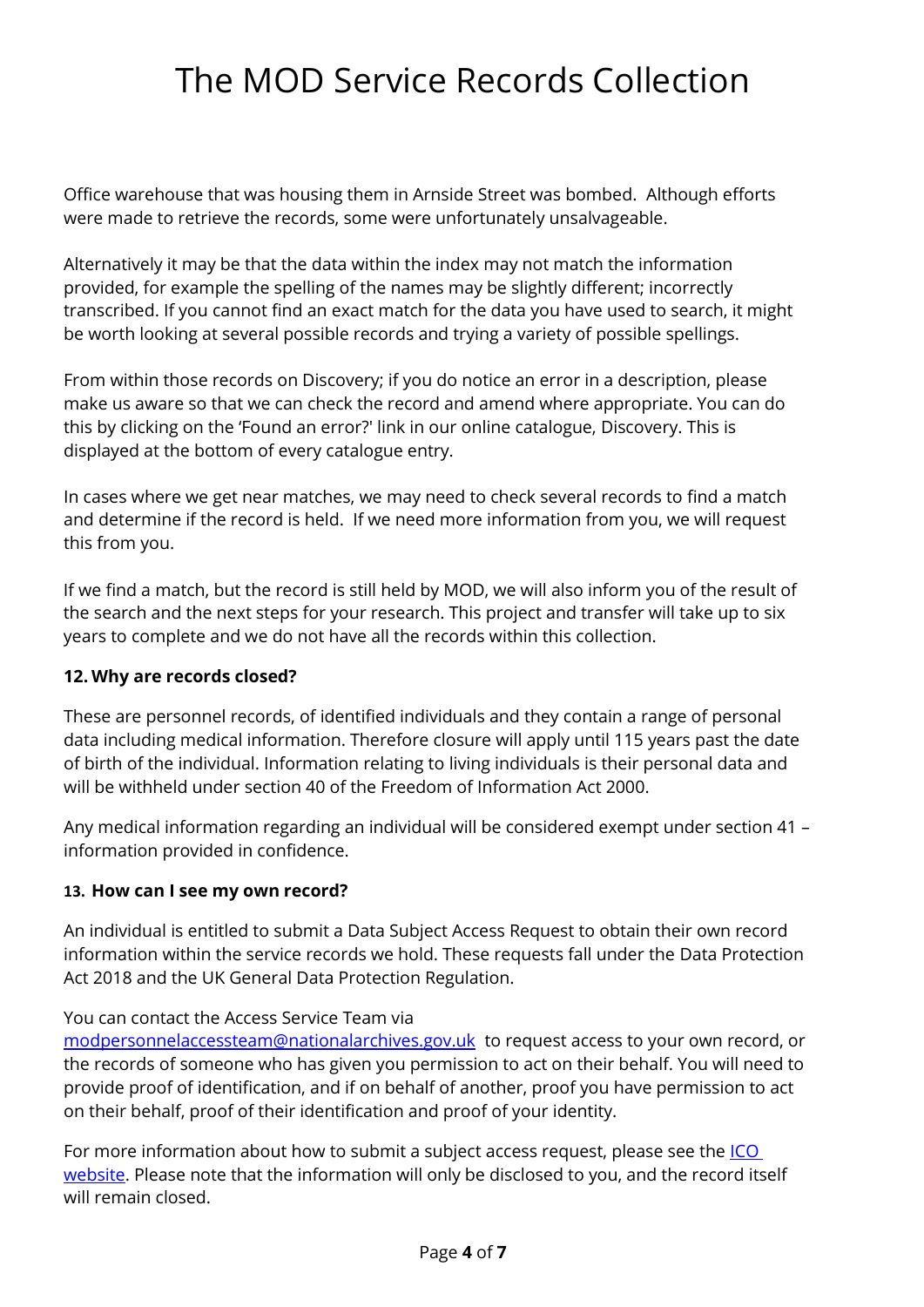### **14. How can I close an open record of a living individual?**

 If you see a record that is open, but which you believe should be closed because the person is how this works, please see TNA's <u>Takedown and Reclosure Policy</u> still alive, you can ask for the record to be closed, via this request form. For further details on

#### **15. How do I find out if the record I want is held by the Ministry of Defence or The National Archives?**

 record/s - see question 12. Both TNA and MOD should be able to search the collection index to identify where the record is held. To do this searching we will require specific information to find the requested

#### **16. How long will it take to get access to a newly transferred open record?**

The records will require work to ensure their long-term preservation before being accessible to the public. The National Archives will provide further advice on when and how these records can be accessed in the coming months via our website and social media platforms.

#### **17. How do I get in touch to work out if you have my ancestor's records? Is there any email address?**

Please email [modpersonnelaccessteam@nationalarchives.gov.uk](mailto:modpersonnelaccessteam@nationalarchives.gov.uk) 

#### **18. Will the catalogue descriptions be available straight away on Discovery?**

We are cataloguing and releasing the MOD Service Personnel record descriptions on to Discovery one series at a time. The descriptions for these series may be released over several days.

#### **19. Is there a charge for some records?**

collection of records, we either work with **commercial and academic publishing partners** or we do the work ourselves and make digital copies available to <u>download from our website </u> [through Discovery.](https://www.nationalarchives.gov.uk/help-with-your-research/) While we are unable at present to provide onsite access to these records, Digitising paper records is costly, and normally involves additional cataloguing and transcription work to ensure that the records are searchable. When we decide to digitise a we have decided to make digital records that are downloadable via Discovery available free of charge.

 If you wish to obtain a digital or paper copy of these records, or of records in the collection are obliged to charge for some of our public services, including research and record copying. The prices we charge for some of our services are set out by the <u>Fees Regulations</u> under the Public Records Act (1958) and are based on recovering the costs of providing these services. which have not yet been digitised, a fee may be charged. As a government department, we

If you want a copy of the record, we provide a [record copying service](https://www.nationalarchives.gov.uk/help-with-your-research/record-copying/) via our website.